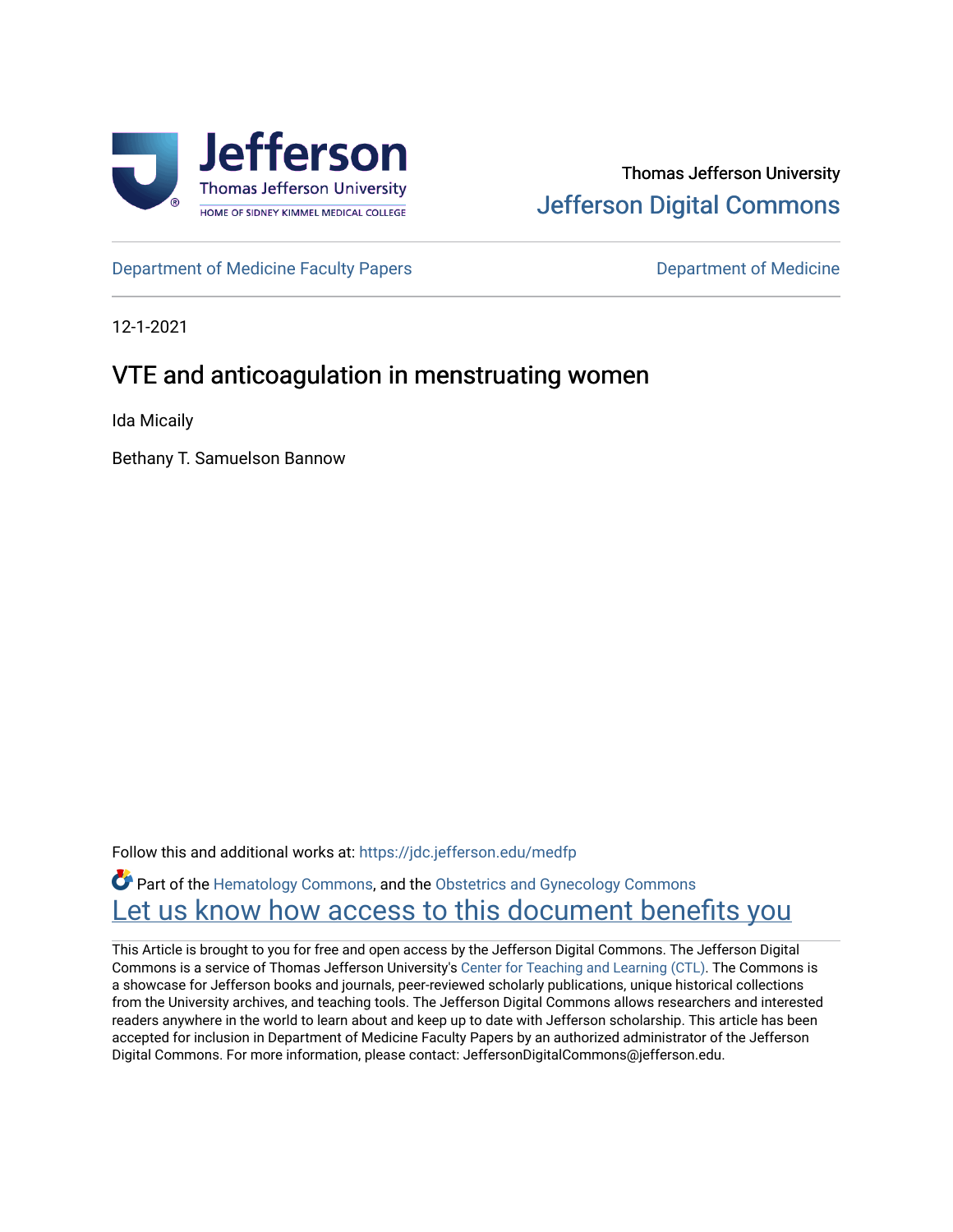Contents lists available at [ScienceDirect](www.sciencedirect.com/science/journal/26665727)







journal homepage: [www.sciencedirect.com/journal/thrombosis-update](https://www.sciencedirect.com/journal/thrombosis-update)

# VTE and anticoagulation in menstruating women

# Ida Micaily <sup>a</sup>, Bethany T. Samuelson Bannow <sup>b, \*</sup>

<sup>a</sup> *Cardeza Foundation for Hematologic Research, Department of Medicine, Thomas Jefferson University and Hospitals, 1015 Chestnut Street, Philadelphia, PA, 19107, USA* 

<sup>b</sup> *Oregon Health & Sciences University, 3181 SW Sam Jackson Park Rd, OC14HO, Portland, OR, 97229, USA* 

| ARTICLE INFO                                                                                                                                                                                             | ABSTRACT                                                                                                                                                                                                                                                                                                                                                                                                                                                                                                                                                                                                                                                                                                                                                                                                                                                                                                                                                                                                                                                                                   |
|----------------------------------------------------------------------------------------------------------------------------------------------------------------------------------------------------------|--------------------------------------------------------------------------------------------------------------------------------------------------------------------------------------------------------------------------------------------------------------------------------------------------------------------------------------------------------------------------------------------------------------------------------------------------------------------------------------------------------------------------------------------------------------------------------------------------------------------------------------------------------------------------------------------------------------------------------------------------------------------------------------------------------------------------------------------------------------------------------------------------------------------------------------------------------------------------------------------------------------------------------------------------------------------------------------------|
| Keywords:<br>Women's health<br>Thrombosis<br>Anticoagulation<br>Oral anticoagulants<br>Estrogenassociated thrombosis<br>Hormones and thrombosis<br>Abnormal uterine bleeding<br>Heavy menstrual bleeding | Women of childbearing potential have a high prevalence of venous thromboembolism (VTE) due to high estrogen<br>states, such as pregnancy and the use of estrogen-containing contraceptives. Abnormal uterine bleeding (AUB)<br>affects up to two-thirds of menstruating women on anticoagulation (AC), and can severely impair a woman's<br>quality of life. Rates of heavy menstrual bleeding (HMB) and other forms of AUB including inter-menstrual and<br>postmenopausal bleeding are consistently underreported in the original clinical trials utilizing AC. VTE can occur<br>at any time in a woman's life, and the aim of this review article is to discuss the current landscape of literature on<br>AUB for women on AC, VTE and AC in women of child bearing potential, planning for pregnancy while on AC,<br>VTE during pregnancy, and considerations for VTE risk in postmenopausal women. This survey of the current<br>literature may offer data for providers to consider while making clinical decisions on the duration of and<br>appropriate choice of anticoagulation. |

Menstruation is a routine and natural aspect of the female life cycle that can become pathologic. Abnormal uterine bleeding (AUB) is defined as bleeding of abnormal quantity, frequency, and/or duration. Abnormal bleeding during and throughout the menstrual cycle can affect up to 30% of pre-menopausal women and has a significant, negative impact on quality of life. AUB includes heavy menstrual bleeding (HMB) that can be due to functional abnormalities, anatomic etiologies, systemic disorders, or medication effect. Taking a thorough menstrual, obstetric and bleeding history is of utmost importance prior to initiating medication that can precipitate further bleeding, such as oral anticoagulants for the treatment of venous thromboembolism (VTE).

Notably, women of reproductive age are disproportionally affected by VTE compared to males of the same age range [\[1,2](#page-5-0)]. The use of anticoagulants (AC) for the treatment of VTE can transform normal periods into heavy ones and heavy ones into medical emergencies. The standard measures utilized in the assessment of bleeding outcomes in large randomized clinical trials of oral anticoagulants (OACs) were not designed to quantify HMB and thus grossly underestimate the incidence. Post-hoc analysis of data from these trials as well as a handful of observational studies, primarily retrospective, have been published but unfortunately utilize discrepant definitions of AUB  $[3,4]$  $[3,4]$  $[3,4]$  $[3,4]$ . The best available data, from observational prospective trials suggest that 70% of menstruating individuals may suffer AUB while on OACs.

# **1. Heavy menstrual bleeding and abnormal uterine bleeding**

Historically, heavy menstrual bleeding was defined as menstrual blood loss (MBL) of *>*80 mL/cycle or pictorial blood loss assessment chart (PBAC) score *>*100 [[5](#page-5-0),[84](#page-6-0)]. The PBAC is a semi-quantitative, inexpensive method used to assess blood loss utilizing a visual, graded series of tampons or sanitary napkins. It is often used in clinical trials and allows for patients to record her used feminine items and the degree in which they are blood stained [[5](#page-5-0)[,84](#page-6-0)]. A more modern definition is excessive menstrual blood loss (MBL) that interferes with a woman's physical, emotional, social wellbeing and quality of life. Randomized controlled studies of oral anticoagulants do not include AUB as an outcome, instead relying on the International Society of Hemostasis and Thrombosis (ISTH) major and clinically relevant nonmajor bleeding (CRNMB) definitions. As determined by ISTH, major bleeding (MB) in non-surgical patients is defined as fatal bleeding, and/or symptomatic bleeding in a critical area or organ, or bleeding causing a fall in hemoglobin level of 20 g/L or more, or leading to transfusion of two or more units of whole blood or red cells [[6](#page-5-0)]. Clinically relevant nonmajor bleeding is defined as an acute or subacute clinically overt bleed that does not meet the criteria of a major bleed yet continues to prompt a

\* Corresponding author. *E-mail address:* [samuelsb@ohsu.edu](mailto:samuelsb@ohsu.edu) (B.T. Samuelson Bannow).

<https://doi.org/10.1016/j.tru.2021.100088>

Available online 2 November 2021 Received 19 August 2021; Received in revised form 21 October 2021; Accepted 1 November 2021

2666-5727/© 2021 Published by Elsevier Ltd. This is an open access article under the CC BY-NC-ND license [\(http://creativecommons.org/licenses/by-nc-nd/4.0/\)](http://creativecommons.org/licenses/by-nc-nd/4.0/).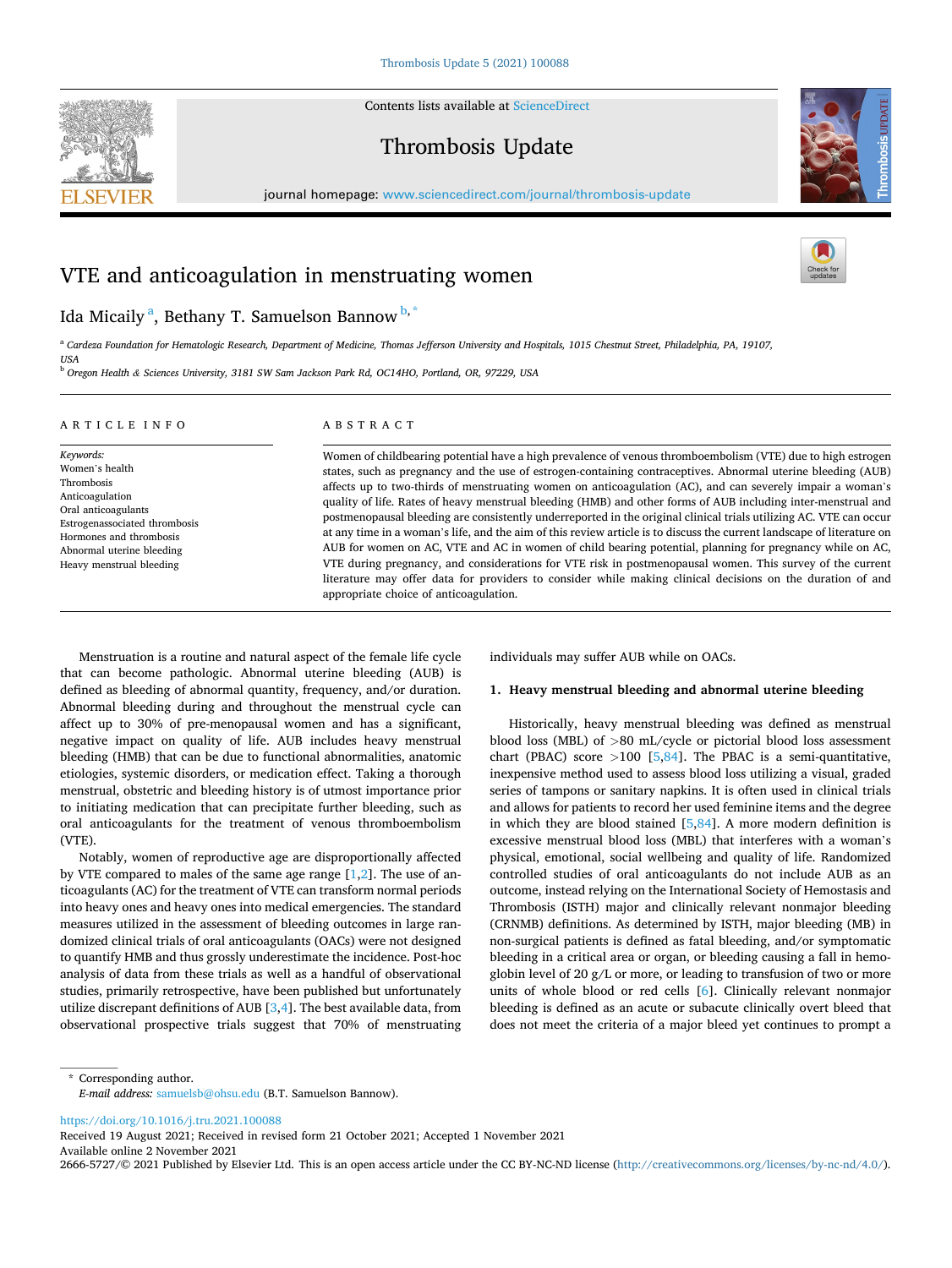clinical response. In this definition by the ISTH, one of the following criteria must be met: a hospital admission for bleeding, a provider-guided medical or surgical treatment for bleeding or a change in antithrombotic therapy (including interruption or discontinuation of anticoagulation) [\[6\]](#page-5-0).

AUB, which includes HMB as well as other differences in frequency, regularity or duration of bleeding, is a common, pathologic gynecologic disorder which affects up to one-third of all women [\[7,8\]](#page-5-0). AUB accounts for more than 3 million ambulatory care visits annually and for more than 20% of all visits to obstetricians and gynecologists [[9](#page-5-0)]. Unfortunately, due to many factors, potentially including period taboos and a lack of education around normal menses, many women will only be diagnosed with AUB after they develop iron deficiency with or without anemia. Although AUB does not frequently cause severe morbidity or mortality, quality of life is significantly reduced in women suffering from AUB [[7](#page-5-0)]. Healthcare related quality of life (HRQoL) surveys demonstrate that women with AUB ranked below the 25th percentile for the general female population within the same age range. Additionally, conservative estimates on healthcare expenditure, direct and indirect economic effect of AUB was thought to be between \$1–12 billion annually [[7](#page-5-0)]. This estimate does not take into account indirectly related expenses that could be related to time off work and economic burden [[7](#page-5-0)]. The treatment for AUB is directed towards the underlying pathologic abnormality and includes medical and surgical options.

Medical therapies for AUB primarily consist of hormonal therapy and estrogen-progestin oral contraceptives are considered a first-line therapy, with the added benefit of providing contraception in many cases [[10\]](#page-5-0). For patients who prefer to avoid hormonal therapies, anti-fibrinolytic therapies such as tranexamic acid are another first-line option [\[11](#page-5-0)]. Non-steroidal anti-inflammatory drugs (NSAIDs) effectively reduce blood loss per cycle, despite known interference with platelet function [\[12](#page-5-0)]. Generally, it is recommended to attempt medical therapy for at least three months prior to considering invasive procedures such as endometrial ablation, uterine artery embolization or hysterectomy, all of which have the potential to cause morbidity with any future pregnancy and/or result in infertility [\[13](#page-5-0)]. It is estimated that approximately 25% of all hysterectomies are performed for AUB [\[13\]](#page-5-0).

Menorrhagia and AUB are the most common cause of iron deficiency anemia in the developed world. Iron deficiency with or without anemia can reduce quality of life, impair concentration, decrease exercise capacity and tolerability and impair functional status. A retrospective analysis on the impairment of quality of life due to AUB demonstrates that the primary side effects of iron-deficiency anemia were selfreported weakness, fatigue, unexplained weight loss, mood swings and cognitive impairment [[14\]](#page-5-0). Several European healthcare-quality-of-life (HRQoL) randomized controlled trials demonstrated that AUB primarily affects physical, emotional, sexual, work and daily productivity [15–[20\]](#page-5-0). In fact, many demonstrated that women with AUB were below the 25th percentile of national norms of productivity in the United Kingdom [\[7\]](#page-5-0). HRQoL trials performed in the United States also demonstrated significant impairment in sexual functioning, psychiatric manifestations of depression, anxiety, adjustment and personality issues [21–[29\]](#page-5-0).

# **2. VTE and anticoagulation in women of child bearing potential**

Many factors can increase the risk of VTE in women of childbearing potential, including the utilization of estrogen-containing contraceptives, nicotine use, obesity, hypertension, inflammatory states, malignancy, prior history of VTE, trauma, and thrombophilias. Balancing the risk of excessive bleeding in women with that of recurrent thromboembolic events can pose a challenge while on AC. In the setting of provoked VTE from high estrogen states, the duration of AC is 3 months. However, as found in the REVERSE trial, an individualized assessment is likely needed for all patients, particularly those with a high HERDOO2 score [[67](#page-6-0)]. AC-associated HMB requires treatment, as early

**Table 1** 

| [30] Management of AUB in the context of OAC. |  |  |  |  |
|-----------------------------------------------|--|--|--|--|

| At OAC Initiation                                                              | $>1$ month OAC therapy<br>remaining                                                                                   | $<$ 1 month of OAC<br>therapy remaining                                            |
|--------------------------------------------------------------------------------|-----------------------------------------------------------------------------------------------------------------------|------------------------------------------------------------------------------------|
| <b>First Line:</b>                                                             | <b>First Line:</b>                                                                                                    | <b>First line:</b>                                                                 |
| - Continue prescribed<br>contraceptive<br>- LNG-IUS<br>- Select lower risk OAC | - LNG-IUS<br>- Select lower risk OAC                                                                                  | - LNG-IUS<br>- Observation/<br>supportive care                                     |
| Second Line:                                                                   | <b>Second Line:</b>                                                                                                   | Second Line:                                                                       |
| - Subdermal implant/<br>POPs/DMPA<br>- Begin CHC                               | - Subdermal implant/POPs/<br><b>DMPA</b><br>- If severe HMB: consider<br>procedural intervention<br>- Tranexamic acid | - Select lower risk OAC<br>- Subdermal implant<br>- Severe HMB:<br>Tranexamic acid |

discontinuation or intermittent use of AC may precipitate further VTE (see Table 1).

Providers often discontinue hormonal therapy such as contraceptives at the time of a new VTE episode-a practice that frequently precipitates more severe HMB. For patients with known HMB who required OAC therapy, [Table 2](#page-3-0) below summarizes options and recommendations for HMB management [[30\]](#page-5-0). We also recommend that prescribers of OACs to menstruating individuals obtain a thorough menstrual history first to evaluate for HMB, as well as routine laboratory workup with a complete blood count and ferritin to assess iron stores. In addition to being effective for the management of HMB, contraceptives are also crucial to prevent maternal morbidity due to recurrent, provoked VTE and the potential teratogenic effects of OACs. The first line therapy for any patient with HMB prior to or during OAC therapy for VTE is the levonorgesteral intrauterine system (LNG-IUS) and to utilize the lowest possible risk OAC. In the second line, subdermal implants, progestin-only pills (POPs) depot medroxyprogesterone acetate (DMPA), or combined hormonal contraceptives (CHCs) can also be utilized. DMPA and CHCs should be discontinued one month prior to discontinuing anticoagulation.

Rivaroxaban and apixaban are the most commonly utilized OACs [[32\]](#page-5-0). The data on AUB and HMB associated with OACs is generally minimal due to the inadequacy of currently used outcome measures to capture these events, although retrospective analyses have attempted to address this issue. Retrospective data demonstrate that incidence of AUB may be as high as 73% in patients utilizing rivaroxaban, and that significant AUB may lead to dose modification, disruption of AC and a decreased treatment time period [[31\]](#page-5-0). A retrospective analysis demonstrated that rivaroxaban was associated with HMB in approximately forty-five percent of subjects [\[31](#page-5-0)]. Apixaban and warfarin therapy were also associated with HMB in approximately one quarter of subjects [\[30](#page-5-0)]. A 2017 review and meta-analysis demonstrated that women receiving rivaroxaban had a twofold increased risk of AUB (RR 2.19; 95% CI, 1.64–2.69, p *<* 0.0001) as compared with women receiving VKAs; this increase was not demonstrated in women receiving apixaban or edoxaban [\[32](#page-5-0)]. Notably, women on rivaroxaban required more surgical and medical interventions for AUB [[32\]](#page-5-0). Post hoc analyses of the RE-COVER and RE-MEDY trials also suggested that dabigatran carries a lower risk of uterine MB and CRNMB (4.7%) than warfarin [\(Table 2](#page-3-0)). AUB, including heavy and postmenopausal bleeding, also occurred more frequently in the warfarin arm (9.6%) [33–[35\]](#page-5-0). A single-center study demonstrated that women on rivaroxaban who have HMB had a fivefold increased risk of recurrent VTE compared to women who didn't suffer from HMB, potentially due to challenges with adherence related to HMB [[36\]](#page-5-0). This difference was not found among women on warfarin.

Original data from AC clinical trials did not clearly quantify AUB or HMB. As such, it can be assumed that AUB was likely underreported. Extension trials, cancer-associated VTE trials and observational studies have reported additional data on the incidence of AUB in menstruating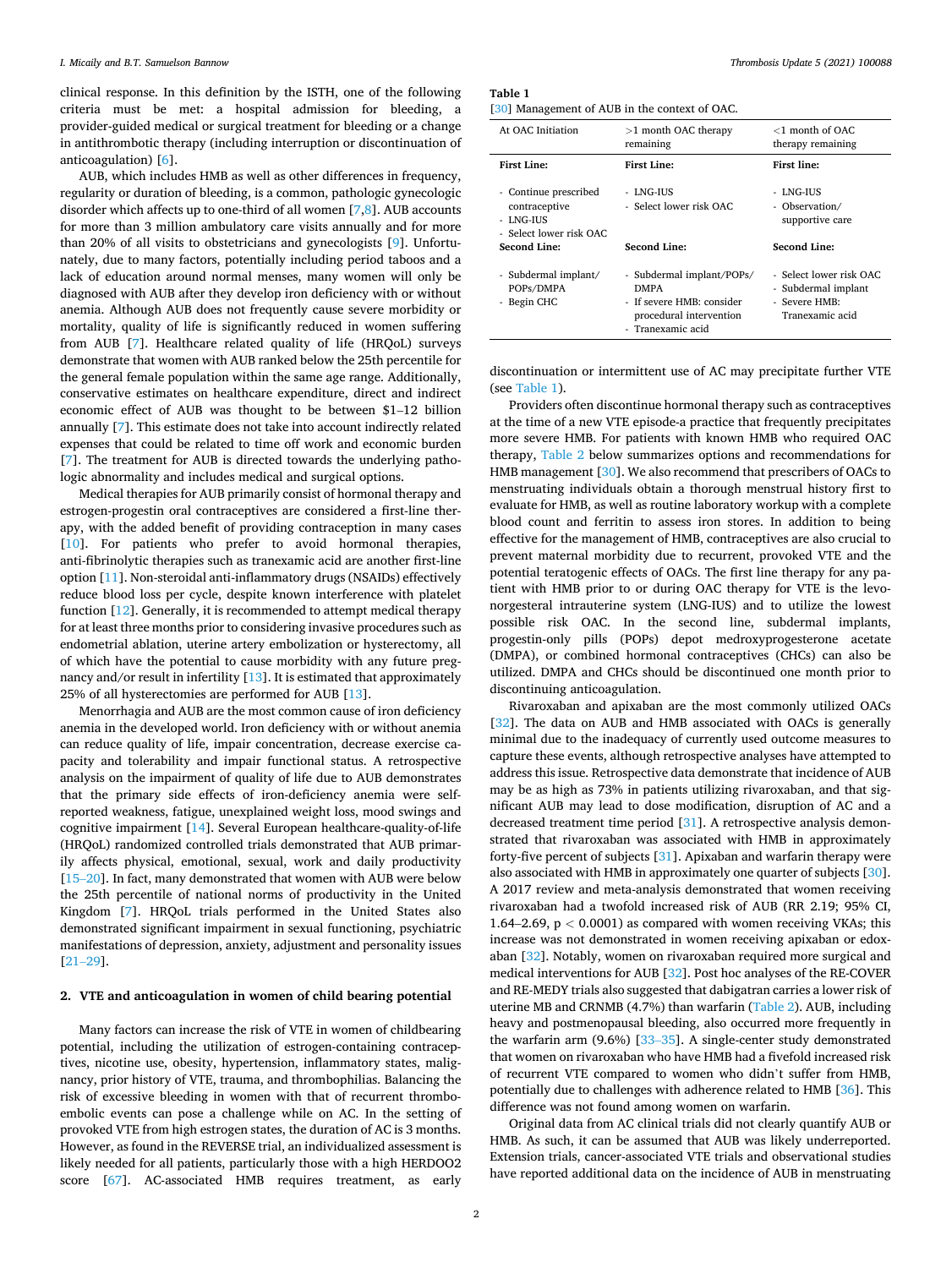#### <span id="page-3-0"></span>**Table 2**

Uterine CRNMB in AC trials.

| Trial                                                                  | Study design                                                                                                               | Study drug/<br>comparator<br>(maintenance<br>dose) | Number<br>of<br>subjects | Uterine<br>CRNMB,<br>n(%) |
|------------------------------------------------------------------------|----------------------------------------------------------------------------------------------------------------------------|----------------------------------------------------|--------------------------|---------------------------|
|                                                                        |                                                                                                                            |                                                    |                          |                           |
| <b>Extended Therapy &gt;6 months</b><br><b>AMPLIFY-EXT</b><br>[39]     | Randomized,<br>double-blinded                                                                                              | Apixaban 5 mg<br><b>BID</b>                        | 334                      | 3 (0.9%)                  |
|                                                                        | comparison of<br>two doses of                                                                                              | Apixaban 2.5<br>mg BID                             | 353                      | 4 (1.1%)                  |
|                                                                        | apixaban vs.                                                                                                               | Placebo                                            | 361                      | 2 (0.6%)                  |
|                                                                        | placebo for<br>extended $(>6$ mo)<br>therapy in<br>patients with VTE                                                       |                                                    |                          |                           |
| <b>AMPLIFY</b> post-<br>hoc analysis<br>[86]                           | Post-hoc analysis<br>of bleeding on<br><b>AMPLIFY</b>                                                                      | Apixaban<br>Enoxaparin/<br>Warfarin                | 2676<br>2689             | 28 (2.5%)<br>24 (2.1%)    |
| <b>EINSTEIN</b><br>CHOICE [40]                                         | Randomized,<br>double-blinded                                                                                              | Rivaroxaban<br>20 mg daily                         | 505                      | $6(1.2\%)$                |
|                                                                        | comparison of 2<br>doses of                                                                                                | Rivaroxaban<br>10 mg daily                         | 507                      | 4 (0.8%)                  |
|                                                                        | rivaroxaban vs.<br>aspirin for<br>extended $(>6$ mo)<br>therapy in                                                         | Aspirin 100 mg<br>daily                            | 488                      | $1(0.2\%)$                |
| <b>EINSTEIN DVT</b><br>and PE $[85]$                                   | patients with VTE<br>Safety and<br>efficacy of 3-, 6-                                                                      | Rivaroxaban<br>30 mg daily or                      | 925                      | 19                        |
| post-hoc<br>analysis                                                   | or 12- month<br>courses of<br>rivaroxaban vs<br>subcutaneous                                                               | 20 mg daily<br>Enoxaparin/<br><b>VKA</b>           | 963                      | 3                         |
|                                                                        | enoxaparin<br>loverlapping with<br>and followed by<br>VKA in patients                                                      |                                                    |                          |                           |
|                                                                        | with acute<br>symptomatic<br>DVT, PE or both                                                                               |                                                    |                          |                           |
| RE-COVER and<br><b>RE-MEDY</b><br>trials Post-<br>hoc analysis<br>[87] | Dabigatran vs.<br>warfarin in the<br>treatment of acute<br>VTE                                                             | Dabigatran<br>Warfarin                             | 643<br>637               | 30 (4.7%)<br>57 (8.9%)    |
| Hokusai-VTE                                                            | Edoxaban or                                                                                                                | Edoxaban                                           | 628                      | 8 (1.3%)                  |
| post-hoc<br>analysis [88]                                              | warfarin for VTE<br>in reproductive<br>aged women                                                                          | Warfarin                                           | 665                      | 3 (0.9%)                  |
| Standard Therapy 3-6 months                                            |                                                                                                                            |                                                    |                          |                           |
| SELECT-D <sup>[41]</sup>                                               | Randomized,<br>open-label pilot in                                                                                         | Rivaroxaban<br>20 mg daily                         | 87                       | 1 (1.1%)                  |
|                                                                        | patients with<br>cancer and VTE                                                                                            | Dalteparin 150<br>IU/kg/d                          | 105                      | $0(0\%)$                  |
| Caravaggio<br>$[42]$                                                   | Randomized,<br>open-label, non-                                                                                            | Apixaban 5 mg<br>BID                               | 284                      | 4 (1.4%)                  |
|                                                                        | inferiority trial in<br>patients with<br>cancer and VTE                                                                    | Dalteparin 150<br>IU/kg/d                          | 303                      | $3(1.0\%)$                |
| Schastlivtsev<br>et al. [43]                                           | Single-center<br>prospective<br>observational<br>study on patients                                                         | Rivaroxaban<br>20 mg daily                         | 17                       | $1(5.9\%)$                |
|                                                                        | with upper<br>extremity DVT                                                                                                |                                                    |                          |                           |
| Rusin et al.<br>44                                                     | Single-center<br>prospective case                                                                                          | Dabigatran 150<br>mg BID                           | 18                       | $0(0\%)$                  |
|                                                                        | series on patients<br>with CSVT treated                                                                                    | Rivaroxaban<br>20 mg daily                         | 10                       | 2(20%)                    |
|                                                                        | with DOAC                                                                                                                  | Apixaban 5 mg<br><b>BID</b>                        | 8                        | $0(0\%)$                  |
| Christen et al.<br>$[45]$                                              | Prospective<br>cohort study of<br>patients with<br>sickle cell disease<br>undergoing VTE<br>treatment with<br><b>DOACs</b> | Rivaroxaban<br>20 mg daily                         | 8                        | 4 (50%)                   |

individuals on AC (Table 2). Quantification of bleeding in original AC trials includes uterine MB or CRNMB [[37,38](#page-5-0)]. In Table 2 below, data from relevant AC clinical trials in VTE demonstrate rates of CRNMB.

There were no reported uterine MB events in the 10 studies listed in Table 2, and rates of CRNMB were low. However, reported rates of menorrhagia or intermenstrual bleeding that did not meet CRNMB criteria ranged up to 50%, particularly in patients on rivaroxaban. These trials therefore support the previously performed retrospective studies. Ongoing prospective clinical trials are attempting to better quantify and elucidate AUB while on AC for VTE (NCT02761044, NCT4477837, NCT03772366). Of note, the TEAM-VTE trial (NCT04748393) was terminated due to low accrual. This international, multi-center observational trial was intended to study the management of VTE in menstruating women.

# **3. Planning for pregnancy while on anticoagulation**

Pregnancy planning is of utmost importance in women of childbearing potential on AC. A thorough assessment with a routine complete blood count and ferritin can be helpful in identifying if women are iron deficient and require iron repletion therapy prior to pregnancy. Additionally, careful attention to anticoagulant selection in the peripartum period is crucial, as OACs, particularly warfarin, have teratogenic potential. As heparins do not cross the placenta or result in fetal anticoagulation, they are deemed the safest in this setting. Generally, low molecular weight heparin (LMWH) is the preferred anticoagulant for most pregnant women due to ease of administration, safety and efficacy. Unfractionated heparin is also acceptable. While there is a lack of evidence of potential teratogenicity with novel OACs, there is a concern of fetal bleeding and intracranial hemorrhage due to the ability of being able to cross the placenta. Therefore, avoidance of OACs including warfarin, dabigatran, apixaban, rivaroxaban and edoxaban during pregnancy are crucial. If a woman is utilizing warfarin prior to pregnancy, utilizing LMWH prior to conception is ideal whenever possible. Women on dabigatran, apixaban, rivaroxaban or edoxaban can plan to switch to LMWH once found to be pregnant or may consider switching prior to attempting conception, depending upon personal preference after discussion of potential risks and benefits. LMWH is dosed based on weight and clearance is effected by renal function, therefore some women may require dosage changes throughout their pregnancy. Much controversy exists over whether anti-Xa levels should be monitored and used to adjust dosage during pregnancy and there are no clear data to support one approach over another.

# **4. Thromboembolism and anticoagulation during pregnancy**

Thromboembolism during pregnancy is a challenging circumstance. Pregnancy potentiates a four to five-fold increase in the risk of thromboembolism with high morbidity and mortality [[46,47\]](#page-6-0). The prevalence of VTE in pregnancy is estimated between 0.5 and 2.0 per 1000 pregnant women and VTE is most likely to be identified in the proximal lower extremities [\[70](#page-6-0)]. The greatest risk of VTE occurs in the immediate post-partum period. The greatest risk factor for VTE during pregnancy is a history of thromboembolic disease. Cesarean delivery is an independent risk factor for VTE, with an approximate incidence of 3 cases per 1000; this is a four-fold increase in comparison to vaginal delivery. Cesarean deliveries may also be associated with medical conditions that inherently increase the risk of VTE, such as obesity, autoimmune disease, heart disease, hemoglobinopathies, advanced maternal age, multiple gestations and preeclampsias [\[48](#page-6-0)–57].

Physiologically and anatomically, pregnancy is a hypercoagulable state due to increased estrogen, increased venous stasis with decreased venous outflow, compression of the inferior vena cava and pelvic veins by an enlarging uterus and decreased general maternal mobility. Hormonally, estrogen causes a prothrombotic state by increasing procoagulant fibrinogen, and factors VII, VIII, X, Von Willebrand factor,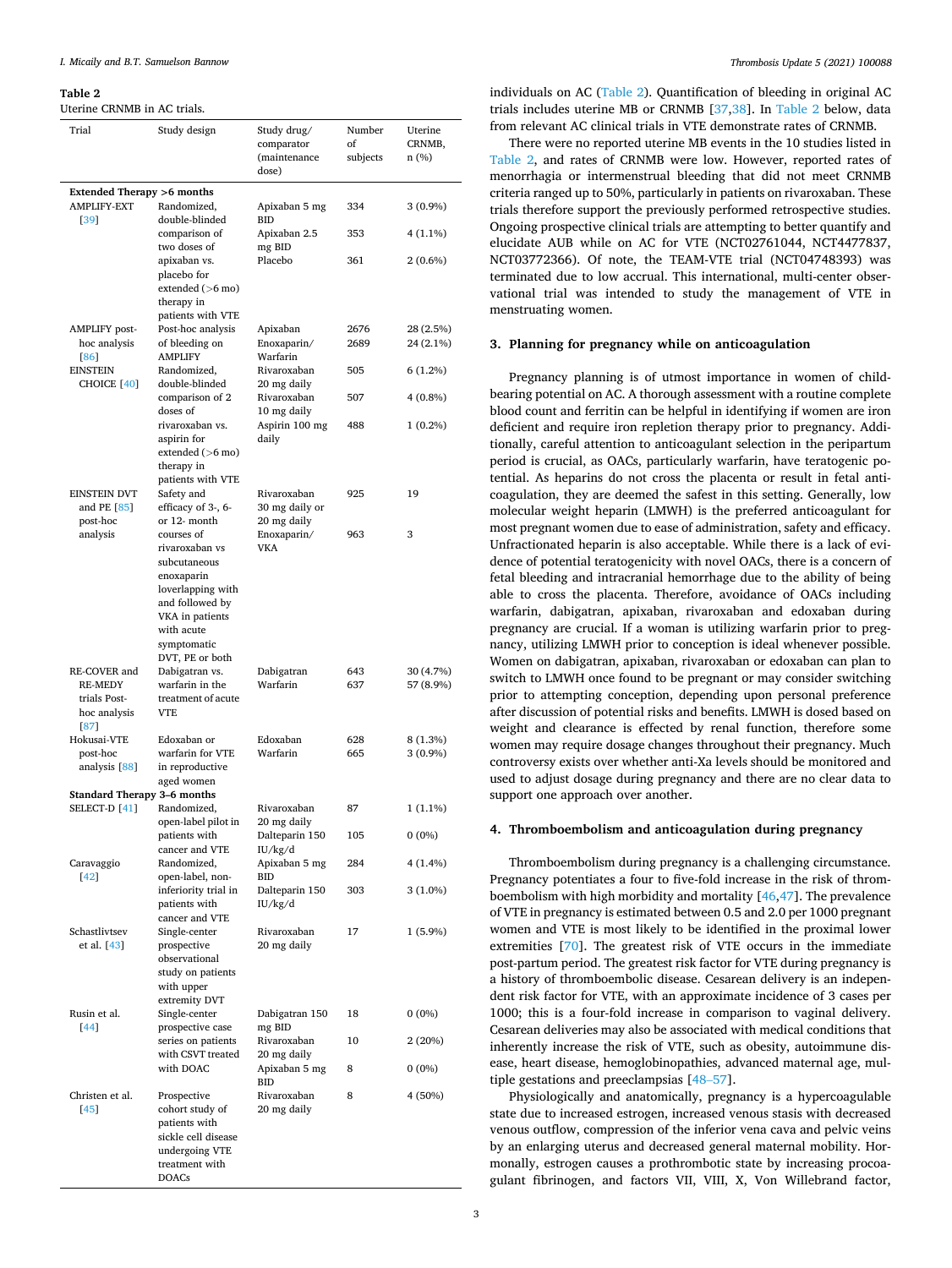#### **Table 3**

Peri-partum anticoagulation guidelines.

| Organization                                                       | Surveillance without prophylaxis                                                                                                                                                                                                                                                                                                             | Ante-partum $+$ Post-partum Prophylaxis                                                                                                                                                                                                                                         | Post-partum prophylaxis Only                                                                                                                                                                                                                                                              | Therapeutic Anticoagulation                                                                                                |
|--------------------------------------------------------------------|----------------------------------------------------------------------------------------------------------------------------------------------------------------------------------------------------------------------------------------------------------------------------------------------------------------------------------------------|---------------------------------------------------------------------------------------------------------------------------------------------------------------------------------------------------------------------------------------------------------------------------------|-------------------------------------------------------------------------------------------------------------------------------------------------------------------------------------------------------------------------------------------------------------------------------------------|----------------------------------------------------------------------------------------------------------------------------|
| American College of<br><b>Chest Physicians</b><br>$(ACCP)$ [52]    | - Women with a history of $>2$<br>miscarriages but no<br>documented thrombophilia or<br><b>APLA</b><br>- Women with a history of<br>thrombophilia and a history of<br>pregnancy related<br>complications<br>- History of low-risk thrombo-<br>philia* with no history of VTE<br>- History of provoked VTE not<br>due to estrogen             | - Known APLS<br>- High-risk thrombophilia** and a family<br>history of first degree relative with VTE (no<br>personal history of VTE)<br>- Moderate to high risk of recurrent VTE,<br>including prior history of estrogen<br>provoking VTE                                      | - History of low-risk thrombo-<br>philia* with no history of VTE<br>- History of high-risk thrombo-<br>philia** without personal or<br>family history of VTE<br>- Personal history of prior VTE                                                                                           | - Pre-pregnancy continuous<br>AC for recurrent VTE<br>- Acute VTE during<br>pregnancy                                      |
| American College of<br>Obstetrics and<br>Gynecology<br>(ACOG) [77] | - No history of VTE, no<br>thrombophilia<br>- Single provoked VTE without<br>thrombophilia and without<br>estrogen as provoking factor<br>- Low-risk thrombophilia*<br>without previous VTE<br>- Low-risk thrombophilia* with a<br>first-degree family history of<br><b>VTE</b>                                                              | - History of single unprovoked VTE<br>- Low-risk thrombophilia* with single<br>previous episode of VTE<br>- High-risk thrombophilia** without<br>previous VTE<br>- High-risk thrombophilia** with a single<br>episode of previous VTE or first degree<br>family member with VTE | - High-risk thrombophilia** with<br>a single previous VTE or an<br>affected first degree relative<br>with VTE<br>- VTE during pregnancy<br>- History of unprovoked VTE<br>- Low-risk thrombophilia* with a<br>family history of VTE<br>- Low-risk thrombophilia* with a<br>history of VTE | - Two or more episodes of<br>VTE (regardless of<br>thrombophilia, regardless<br>of long term AC)<br>- VTE during pregnancy |
| American Society of<br><b>Hematology (ASH)</b><br>[54]             | - Women with no or only 1<br>clinical risk factor (excluding<br>thrombophilia)<br>- History of provoked VTE (not<br>hormonal)<br>- Low-risk thrombophilia*<br>- High-risk thrombophilia**<br>without family history of VTE<br>- Low-risk* or antithrombin<br>deficiency heterozygote with or<br>without a family history of<br>thrombophilia | - History of VTE that was unprovoked or<br>associated with a hormonal risk factor<br>- Antithrombin deficiency homozygous with<br>a family history of VTE, or Factor V Leiden<br>homozygous or combined high-risk throm-<br>bophilia**, regardless of VTE history               | - Family history of VTE with low-<br>risk* or high-risk **<br>thrombophilia<br>Combined thrombophilia or<br>high-risk thrombophilia**,<br>protein C or S with a history of<br><b>VTE</b>                                                                                                  | - VTE during pregnancy                                                                                                     |

\*Low-risk thrombophilia: Factor V Leiden heterozygote, prothrombin G20210A mutation heterozygote, protein C or S deficiency, antiphospholipid antibody. \*\* High-risk thrombophilia: Factor V Leiden homozygosity, prothrombin gene G20210A mutation homozygosity, antithrombin deficiency.

APLA = Antiphospholipid antibody syndrome.

plasminogen activator inhibitors-1 and -2 while decreasing free protein S [[58\]](#page-6-0).

The utilization of AC in pregnancy warrants special consideration regarding potential effects on the fetus. Given the inherited thrombotic risks associated with pregnancy, women who require AC during pregnancy will need to continue a safe AC method during pregnancy. As discussed above, the preferred anticoagulants during pregnancy are heparin-related compounds such as unfractionated heparin or LMWH, due to their inability to cross the placental barrier. Physiologic changes during pregnancy, such as increased plasma volume and changes in weight can affect the excretion of heparin products through the kidneys and require dose modification. The American College of Obstetrics and Gynecology (ACOG), American Society of Hematology (ASH) and American College of Chest Physicians (ACCP) offer anticoagulation regimen suggestions during pregnancy and in the peripartum period (see Table 3) [\[59](#page-6-0)]. The American College of Chest Physicians recommend utilization of LMWH particularly in pregnancy due to appropriate safety profile, reliable pharmacokinetics and ease of administration [\[52](#page-6-0)]. DOACs and warfarin generally do not carry acceptable fetal risk profiles in pregnancy, even in the setting of mechanical heart valves, although maternal risks, which may be greater with LMWH must also be considered. ACOG offers guidance to transition to LMWH in these circumstances [[59\]](#page-6-0).

Studies demonstrate that oral direct thrombin inhibitors and anti-Xa inhibitors can cross the placenta or be transferred via breast-feeding and therefore DOACs are not recommended in these settings [[53,](#page-6-0)61–[63\]](#page-6-0). In general, heparins including LMWH and unfractionated heparin are deemed safe in the context of breastfeeding. Although some data suggests that warfarin may be safe, compliance with monitoring and dietary restrictions may be particularly challenging in the post-partum period.

# **5. Considerations for VTE in post-menopausal women**

Post-menopausal women commonly utilize hormone replacement therapy (HRT) in various formulations. HRT is delivered by different mechanisms, such as oral, intramuscular, intravaginally, and percutaneously (transdermal). VTE is a major potential complication from the utilization of HRT, particularly with oral estrogens, which increase VTE risk in a dose-dependent fashion [\[64](#page-6-0)]. In the E3N Cohort study, incidence of VTE with transdermal HRT is formulation-dependent; micronized progesterone did not change VTE risk (RR 0.93, 95% CI 0.65–1.33), whereas norpregnane derivatives were associated with increased VTE risk (RR 2.42, 95% CI 1.84–3.18) [[65\]](#page-6-0). However, in a systematic review and meta-analysis, twenty-two various studies were surveyed, and it was found that non-oral HRT was not associated with increased VTE risk in comparison to oral, including both non-oral estrogen therapy and non-oral estrogen-progestin therapy [[66\]](#page-6-0). Importantly, this analysis also identified that women who used combined oral HRT in addition to non-oral HRT had an increased risk of VTE. In general, transdermal HRT is considered to be low-risk for VTE, and risk assessment should consider the formulation of the HRT agent.

# **6. Conclusion**

Reporting of AUB, uterine CRNMB and HMB has been inconsistent in many studies of AC including menstruating individuals. The management of HMB while on AC is also heterogeneous. Given the relatively high incidence of VTE in individuals of childbearing potential, careful consideration of choice of AC, duration of AC, concurrent management of HMB, and pregnancy planning are of utmost importance.

While high quality data on the prevention and management of AUB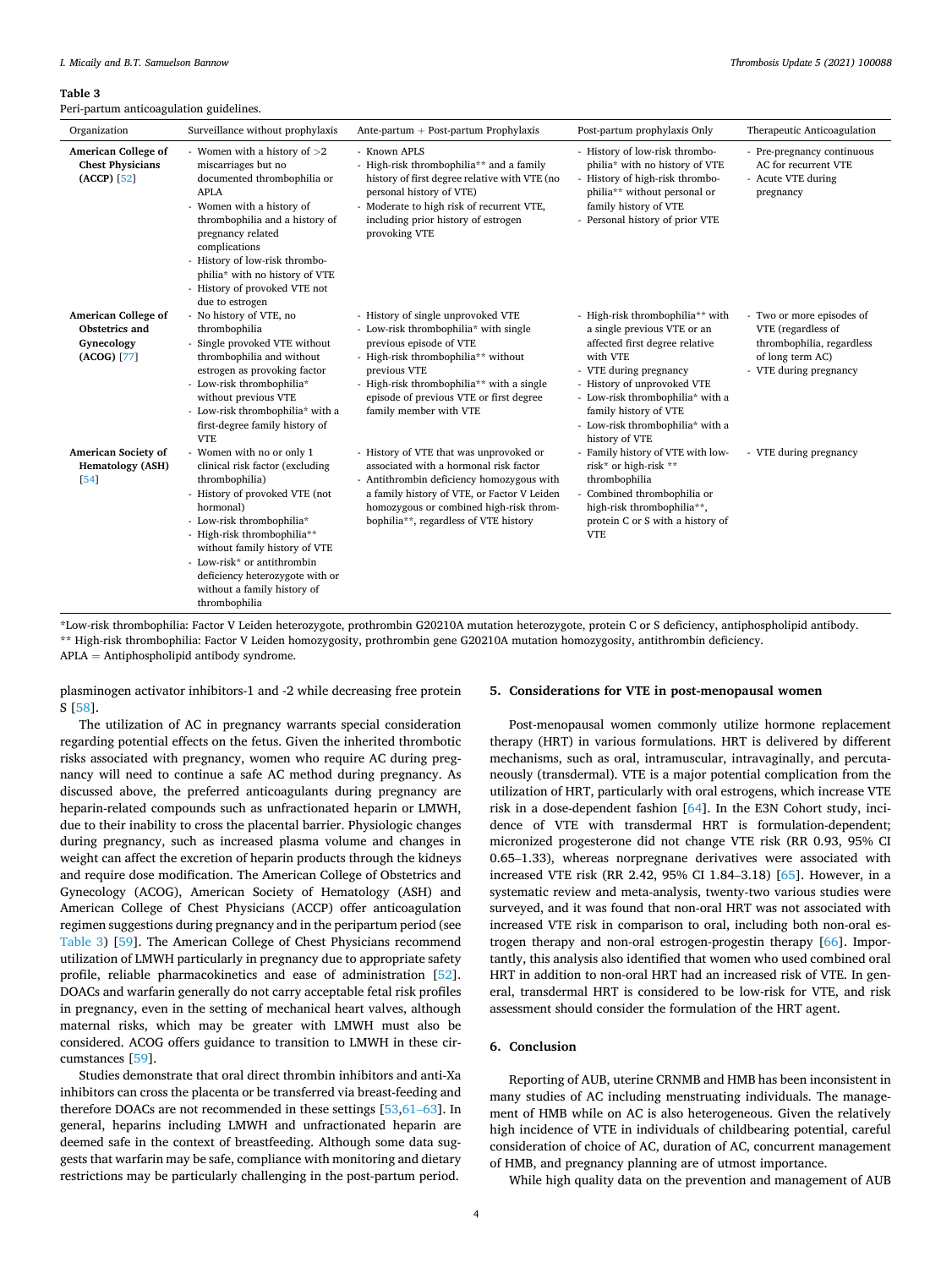<span id="page-5-0"></span>in anticoagulated women are lacking, principles for management of AUB in non-anticoagulated populations and for prevention and management of other types of bleeding in anticoagulated patients may be applied. A thorough menstrual history prior to the initiation of anticoagulation and continued vigilance for development of HMB is vital. Discussion of the risk of AUB associated with each potential OAC when initiating therapy in a menstruating patient is essential and either apixaban or dabigatran are preferred over rivaroxaban in menstruating individuals who currently or historically suffer from AUB. Patients without a history of AUB or with a successful, ongoing management strategy for AUB should be advised of the high risk of developing HMB or AUB with rivaroxaban and this should be taken into consideration when selecting an agent. In the context of pregnancy planning, heparins and particularly LMWH are the AC of choice during the peripartum and postpartum periods. As heterogeneity exists in the management of AC in menstruating women, there is an unmet need for research to delineate optimal strategies in management of VTE.

# **Author contributions**

(1) the conception and design of the study, or acquisition of data, or analysis and interpretation of data, (2) drafting the article or revising it critically for important intellectual content, (3) final approval of the version to be submitted.

# **Declaration of competing interest**

The authors declare that they have no known competing financial interests or personal relationships that could have appeared to influence the work reported in this paper.

# **Acknowledgements**

This work was supported by grant 1 L30 HL154449-01 from the National Institutes of Health to BTSB.

## **References**

- [1] M.G. Beckman, S.E. Critchley, T.L. Ortel, Venous thromboembolism: a public health concern, Am. J. Prev. Med. 38 (2010) S495–S501, [https://doi.org/10.1016/](https://doi.org/10.1016/j.amepre.2009.12.017)  [j.amepre.2009.12.017](https://doi.org/10.1016/j.amepre.2009.12.017).
- [2] [ESHRE Capri Workshop Group, Venous thromboembolism in women: a specific](http://refhub.elsevier.com/S2666-5727(21)00057-2/sref2) [reproductive health risk, Hum. Reprod. Update 19 \(5\) \(2013\) 471](http://refhub.elsevier.com/S2666-5727(21)00057-2/sref2)–482. [3] [L.D. Bradley, N.A. Gueye, The medical management of abnormal uterine bleeding](http://refhub.elsevier.com/S2666-5727(21)00057-2/sref3)
- [in reproductive-aged women, Am. J. Obstet. Gynecol. 214 \(1\) \(2015\) 31](http://refhub.elsevier.com/S2666-5727(21)00057-2/sref3)–44. [4] [R. Godin, V. Tagalakis, Abnormal uterine bleeding in women receiving direct oral](http://refhub.elsevier.com/S2666-5727(21)00057-2/sref4)
- [anticoagulants for the treatment of venous thromboembolism, Vasc. Pharmacol.](http://refhub.elsevier.com/S2666-5727(21)00057-2/sref4)  93–[95 \(2017\) 1](http://refhub.elsevier.com/S2666-5727(21)00057-2/sref4)–5.
- [5] [P.C. Reid, A. Coker, R. Coltart, Assessment of menstrual blood loss using a pictorial](http://refhub.elsevier.com/S2666-5727(21)00057-2/sref5)  [chart: a validation study, BJOG 107 \(3\) \(2000\) 320](http://refhub.elsevier.com/S2666-5727(21)00057-2/sref5)–322.
- [6] [S. Kaatz, A.C. Spyropoulos, S. Schulman, Subcommittee on Control of](http://refhub.elsevier.com/S2666-5727(21)00057-2/sref6)  [Anticoagulation. Definition of clinically relevant non-major bleeding in studies of](http://refhub.elsevier.com/S2666-5727(21)00057-2/sref6)  [anticoagulants in atrial fibrillation and venous thromboembolic disease in non](http://refhub.elsevier.com/S2666-5727(21)00057-2/sref6)[surgical patients: communication from the SSC of the ISTH, J. Thromb.](http://refhub.elsevier.com/S2666-5727(21)00057-2/sref6)  [Haemostasis 13 \(11\) \(2015\) 2119](http://refhub.elsevier.com/S2666-5727(21)00057-2/sref6)–2126.
- [7] [Z. Liu, P. Blumenthal, R.W. Dubois, A systematic review evaluating health-related](http://refhub.elsevier.com/S2666-5727(21)00057-2/sref7)  [quality of life, work impairment, and health-care costs and utilization in abnormal](http://refhub.elsevier.com/S2666-5727(21)00057-2/sref7)  [uterine bleeding, Value Health 10 \(3\) \(2007\) 183](http://refhub.elsevier.com/S2666-5727(21)00057-2/sref7)–194.
- [8] [G.A. Vilos, V. Tureanu, M. Garcia, B. Abu-Rafea, The levonorgestrel intrauterins](http://refhub.elsevier.com/S2666-5727(21)00057-2/sref8)  [sytem is an effective treatment in women with abnormal uterine bleeding and](http://refhub.elsevier.com/S2666-5727(21)00057-2/sref8) [anticoagulant therapy, J. Minim. Invasive Gynecol. 16 \(4\) \(2009\) 480](http://refhub.elsevier.com/S2666-5727(21)00057-2/sref8)–484.
- [9] [L.F. McCaig, National Hospital Ambulatory Medical Care Survey: 2003 Emergency](http://refhub.elsevier.com/S2666-5727(21)00057-2/sref9)  Department Summary. *[Advance Data From Vital and Health Statistics of the National](http://refhub.elsevier.com/S2666-5727(21)00057-2/sref9)  [Center for Health 358](http://refhub.elsevier.com/S2666-5727(21)00057-2/sref9)*, 2005.
- [10] [A.M. Kaunitz, P. Inki, A. Kubba, L. Sanchez-Ramos, Levonorgestrel releasing](http://refhub.elsevier.com/S2666-5727(21)00057-2/sref10)  intrauterine system and endometrial ablation in heavy menstrual bleeding [systematic review and meta-analysis, Obstet. Gynecol. 113 \(5\) \(2009\) 1104](http://refhub.elsevier.com/S2666-5727(21)00057-2/sref10)–1116.
- [11] [K.A. Matteson, Menstrual health as a part of preventive health care, Obstet.](http://refhub.elsevier.com/S2666-5727(21)00057-2/sref11) [Gynecol. Clin. N. Am. 46 \(3\) \(2019\) 441](http://refhub.elsevier.com/S2666-5727(21)00057-2/sref11)–453.
- [12] [A. Lethaby, C. Augood, K. Duckitt, Nonsteroidal anti-inflammatory drugs for heavy](http://refhub.elsevier.com/S2666-5727(21)00057-2/sref12)  [menstrual bleeding, Cochrane Database Syst. Rev. \(2\) \(2000\) CD000400](http://refhub.elsevier.com/S2666-5727(21)00057-2/sref12).
- [13] A. Kaunitz, Abnormal uterine bleeding in reproductive-age women, J. Am. Med. Assoc. 321 (21) (2019) 2126–2127, [https://doi.org/10.1001/jama.2019.5248.](https://doi.org/10.1001/jama.2019.5248)
- [14] [H.O.D. Critchley, E. Babayev, S.E. Bulun, S. Clark, I. Garcia-Grau, P.K. Gregersen,](http://refhub.elsevier.com/S2666-5727(21)00057-2/sref14)  [et al., Menstruation: science and society, Am. J. Obstet. Gynecol. 223 \(5\) \(2020\)](http://refhub.elsevier.com/S2666-5727(21)00057-2/sref14).
- [15] [J. Abbott, J. Hawe, D. Hunter, R. Garry, A double-blind randomized trial](http://refhub.elsevier.com/S2666-5727(21)00057-2/sref15)  [comparing the Cavaterm and the NovaSure endometrial ablation systemt for the](http://refhub.elsevier.com/S2666-5727(21)00057-2/sref15)  [treatment of dysfunctional uterine bleeding, Fertil. Steril. 80 \(203](http://refhub.elsevier.com/S2666-5727(21)00057-2/sref15)–8) (2003).
- [16] [R. Hurskainen, J. Teperi, P. Rissanen, A.M. Aalto, S. Grenman, A. Kivel](http://refhub.elsevier.com/S2666-5727(21)00057-2/sref16)ä, et al., [Clinical outcomes and costs with the levonorgestrel-releasing intrauterine system](http://refhub.elsevier.com/S2666-5727(21)00057-2/sref16) [or hysterectomy for treatment of menorrhagia: randomized trial 5-year follow up,](http://refhub.elsevier.com/S2666-5727(21)00057-2/sref16)  [J. Am. Med. Assoc. 291 \(2004\) 1456](http://refhub.elsevier.com/S2666-5727(21)00057-2/sref16)–1463.
- [17] [R. Hurskainen, Levonorgestrel-releasing intrauterine system in the treatment of](http://refhub.elsevier.com/S2666-5727(21)00057-2/sref17) [heavy menstrual bleeding, Curr. Opin. Obstet. Gynecol. 16 \(2004\) 487](http://refhub.elsevier.com/S2666-5727(21)00057-2/sref17)–490.
- [18] [B.C. Cooper KG, L. Lawrie, D.E. Parkin, A randomized comparison of microwave](http://refhub.elsevier.com/S2666-5727(21)00057-2/sref18) [endometrial ablation with transcervical resection of teh endometrium; follow up at](http://refhub.elsevier.com/S2666-5727(21)00057-2/sref18)  [the minimum of five years, BJOG 112 \(2005\) 470](http://refhub.elsevier.com/S2666-5727(21)00057-2/sref18)–475.
- [19] [K.G. Cooper, A.M. Garratt, A.M. Grant, Two-year follow up of women randomised](http://refhub.elsevier.com/S2666-5727(21)00057-2/sref19)  [to medical management or transcervical resection of the endometrium for heavy](http://refhub.elsevier.com/S2666-5727(21)00057-2/sref19) [menstrual loss: clinical and quality of life outcomes, Br. J. Obstet. Gynaecol. 106](http://refhub.elsevier.com/S2666-5727(21)00057-2/sref19) [\(1999\) 258](http://refhub.elsevier.com/S2666-5727(21)00057-2/sref19)–265.
- [20] [T.S. Karlsson, L.B. Marions, M.G. Edlund, Heavy menstrual bleeding significantly](http://refhub.elsevier.com/S2666-5727(21)00057-2/sref20) [affects quality of life, Acta Obstet. Gynecol. Scand. 93 \(1\) \(2014\) 52](http://refhub.elsevier.com/S2666-5727(21)00057-2/sref20)–57.
- [21] D. Gath, A. Day, Hysterectomy and psychiatric disorder: I. Levels of psychiatric [morbidity beore and after hysterectomy, Br. J. Psychiatry 140 \(1982\) 335](http://refhub.elsevier.com/S2666-5727(21)00057-2/sref21)–342.
- [22] A. Coulter, A. Long, J. Kelland, S. O'[Meara, M.M. Sculpher, F. Song, et al.,](http://refhub.elsevier.com/S2666-5727(21)00057-2/sref22) [Managing menorrhagia, Qual. Health Care 4 \(1995\) 218](http://refhub.elsevier.com/S2666-5727(21)00057-2/sref22)–226.
- [23] [A. Coulter, C. Jenkinson, Quality of life and patient satisfaction following](http://refhub.elsevier.com/S2666-5727(21)00057-2/sref23) [treatment for menorrhagia, Fam. Pract. 11 \(1994\) 394](http://refhub.elsevier.com/S2666-5727(21)00057-2/sref23)–401.
- [24] [M. Kuppermann, R.E. Varner, R.L. Summitt Jr., L.A. Learman, C. Ireland,](http://refhub.elsevier.com/S2666-5727(21)00057-2/sref24)  [E. Vittinghoff, et al., Effect of hysterectomy vs medical treatment on health-related](http://refhub.elsevier.com/S2666-5727(21)00057-2/sref24)  [quality of life and sexual functioning: the medicine or surgery \(Ms\) randomized](http://refhub.elsevier.com/S2666-5727(21)00057-2/sref24) [trial, J. Am. Med. Assoc. 291 \(2004\) 1447](http://refhub.elsevier.com/S2666-5727(21)00057-2/sref24)–1455.
- [25] [M. Kuppermann, R.L. Summitt Jr., R.E. Varner, S.G. McNeeley, D. Goodman-](http://refhub.elsevier.com/S2666-5727(21)00057-2/sref25)[Gruen, et al., Total or Supracervical Hysterectomy Research Group, Sexual](http://refhub.elsevier.com/S2666-5727(21)00057-2/sref25) [functioning after total compared with supracervical hysterectomy: a randomized](http://refhub.elsevier.com/S2666-5727(21)00057-2/sref25) [trial, Obstet. Gynecol. 105 \(2005\) 1309](http://refhub.elsevier.com/S2666-5727(21)00057-2/sref25)–1318.
- [26] [M. Shapley, P.R. Croft, An epidemiological survey of symptoms of menstrual loss in](http://refhub.elsevier.com/S2666-5727(21)00057-2/sref26)  [the community, Br. J. Gen. Pract. 54 \(2004\) 359](http://refhub.elsevier.com/S2666-5727(21)00057-2/sref26)–363.
- [27] M.J.K. Shapley, P.R. Croft, Increased vaginal bleeding and psychological distress: a [longitudinal study of their relationship in the community, BJOG 110 \(2003\)](http://refhub.elsevier.com/S2666-5727(21)00057-2/sref27)  548–[554.](http://refhub.elsevier.com/S2666-5727(21)00057-2/sref27)
- [28] [B. Wright, M.J. Gannon, M. Greenberg, A. House, T. Rutherford, Psychiatric](http://refhub.elsevier.com/S2666-5727(21)00057-2/sref28) [morbidity following endometrial ablation and its association with genuine](http://refhub.elsevier.com/S2666-5727(21)00057-2/sref28) [menorrhagia, BJOG 110 \(2003\) 358](http://refhub.elsevier.com/S2666-5727(21)00057-2/sref28)–363.
- [29] R.W. Shaw, L. Evans, M.J. Edwards, Perceptions of women on the impact of [menorrhagia on their health using multi-attribute utility assessment, Br. J. Obstet.](http://refhub.elsevier.com/S2666-5727(21)00057-2/sref29)  [Gynaecol. 105 \(1998\) 1155](http://refhub.elsevier.com/S2666-5727(21)00057-2/sref29)–1159.
- [30] [B. Samuelson Bannow, Management of heavy menstrual bleeding on](http://refhub.elsevier.com/S2666-5727(21)00057-2/sref30)  [anticoagulation, Hematology Am Soc Hematol Educ Program 1 \(2020\) 533](http://refhub.elsevier.com/S2666-5727(21)00057-2/sref30)–537.
- [31] [N.P.K. De Crem, T. Vanassche, et al., Abnormal uterine bleeding in VTE patients](http://refhub.elsevier.com/S2666-5727(21)00057-2/sref31) [treated with rivaroxaban compared to vitamin K antagonists, Thromb. Res. 136 \(4\)](http://refhub.elsevier.com/S2666-5727(21)00057-2/sref31)  [\(2015\) 749](http://refhub.elsevier.com/S2666-5727(21)00057-2/sref31)–753.
- [32] [R.M.V. Godin, V. Tagalakis, Abnormal uterine bleeding in women receiving direct](http://refhub.elsevier.com/S2666-5727(21)00057-2/sref32)  [oral anticoagulants for the treatment of venous thromboembolism, Vasc.](http://refhub.elsevier.com/S2666-5727(21)00057-2/sref32) [Pharmacol. 93](http://refhub.elsevier.com/S2666-5727(21)00057-2/sref32)–95 (2017) 1–5.
- [33] [S. Schulman, C. Kearon, A.K. Kakkar, S. Schellong, H. Eriksson, D. Baanstra, et al.,](http://refhub.elsevier.com/S2666-5727(21)00057-2/sref33)  [Extended use of dabigatran, warfarin, or placebo in venous thromboembolism,](http://refhub.elsevier.com/S2666-5727(21)00057-2/sref33)  [N. Engl. J. Med. 368 \(2013\) 709](http://refhub.elsevier.com/S2666-5727(21)00057-2/sref33)–718.
- [34] [S.K.C. Schulman, C. Kearon, A.K. Kakkar, P. Mismetti, S. Schellong, H. Eriksson, et](http://refhub.elsevier.com/S2666-5727(21)00057-2/sref34)  [al., Dabigatran versus warfarin in the treatment of acute venous thromboembolism,](http://refhub.elsevier.com/S2666-5727(21)00057-2/sref34)  [N. Engl. J. Med. 361 \(2009\) 2342](http://refhub.elsevier.com/S2666-5727(21)00057-2/sref34)–2352.
- [35] [S.Z. Goldhaber, H. Eriksson, A. Kakkar, S. Schellong, M. Feuring, M. Fraessdorf, et](http://refhub.elsevier.com/S2666-5727(21)00057-2/sref35)  [al., Efficacy of dabigatran versus warfarin in patients with acute venous](http://refhub.elsevier.com/S2666-5727(21)00057-2/sref35)  [thromboembolism in teh presence of thrombophilia: findings from RE-COVER, RE-](http://refhub.elsevier.com/S2666-5727(21)00057-2/sref35)[COVER II, and RE-MEDY, Vasc. Med. 21 \(6\) \(2016\) 506](http://refhub.elsevier.com/S2666-5727(21)00057-2/sref35)–514.
- [36] [A.H.P.M. Bryk, K. Plens, A. Undas, Heavy menstrual bleeding in women treated](http://refhub.elsevier.com/S2666-5727(21)00057-2/sref36) [with rivaroxaban and vitamin K antagonists and teh risk of recurrent venous](http://refhub.elsevier.com/S2666-5727(21)00057-2/sref36) [thromboembolism, Vascular \[harmacology 87 \(2016\) 242](http://refhub.elsevier.com/S2666-5727(21)00057-2/sref36)–247.
- [37] [S. Kaatz, A.C. Spyropoulos, S. Schulman, Subcommittee on Control of](http://refhub.elsevier.com/S2666-5727(21)00057-2/sref37)  [Anticoagulation. Definition of clinically relevant non-major bleeding in studies of](http://refhub.elsevier.com/S2666-5727(21)00057-2/sref37)  [anticoagulants in atrial fibrillation and venous thromboembolic disease in non](http://refhub.elsevier.com/S2666-5727(21)00057-2/sref37)[surgical patients: communication from the SSC of the ISTH, J. Thromb.](http://refhub.elsevier.com/S2666-5727(21)00057-2/sref37)  [Haemostasis 13 \(11\) \(2015\) 2119](http://refhub.elsevier.com/S2666-5727(21)00057-2/sref37)–2126.
- [38] [F. Rodeghiero, A. Tosetto, T. Abshire, D.M. Arnold, B. Coller, P. James, et al.,](http://refhub.elsevier.com/S2666-5727(21)00057-2/sref38) [ISTH/SCC bleeding assessment tool: a standardized questionnaire and a proposal](http://refhub.elsevier.com/S2666-5727(21)00057-2/sref38) [for a new bleeding score for inherited bleeding disorders, J. Thromb. Haemostasis](http://refhub.elsevier.com/S2666-5727(21)00057-2/sref38)  [8 \(9\) \(2010\) 2063](http://refhub.elsevier.com/S2666-5727(21)00057-2/sref38)–2065.
- [39] [G. Agnelli, H. Buller, A. Cohen, et al., AMPLIFY-EXT Investigators, Apixaban for](http://refhub.elsevier.com/S2666-5727(21)00057-2/sref39) [extended treatment of venous thromboembolism, N. Engl. J. Med. 368 \(8\) \(2013\)](http://refhub.elsevier.com/S2666-5727(21)00057-2/sref39)  699–[708.](http://refhub.elsevier.com/S2666-5727(21)00057-2/sref39)
- [40] [J.I. Weitz, A.W.A. Lensing, M.H. Prins, et al., EINSTEIN CHOICE Investigators,](http://refhub.elsevier.com/S2666-5727(21)00057-2/sref40) [Rivaroxaban or aspirin for extended treatment of venous thromboembolism,](http://refhub.elsevier.com/S2666-5727(21)00057-2/sref40)  [N. Engl. J. Med. 376 \(13\) \(2017\) 1211](http://refhub.elsevier.com/S2666-5727(21)00057-2/sref40)–1222.
- [41] [A.M. Young, A. Marshall, J. Thirlwall, O. Chapman, A. Lokare, C. Hill, et al.,](http://refhub.elsevier.com/S2666-5727(21)00057-2/sref41)  [Comparison of an oral factor Xa inhibitor with low molecular weight heparin in](http://refhub.elsevier.com/S2666-5727(21)00057-2/sref41) [patients with cancer with venous thromboembolism: results of a randomized trial](http://refhub.elsevier.com/S2666-5727(21)00057-2/sref41)  [\(SELECT-D\), N. Engl. J. Med. 382 \(17\) \(2018\) 1599](http://refhub.elsevier.com/S2666-5727(21)00057-2/sref41)–1607.